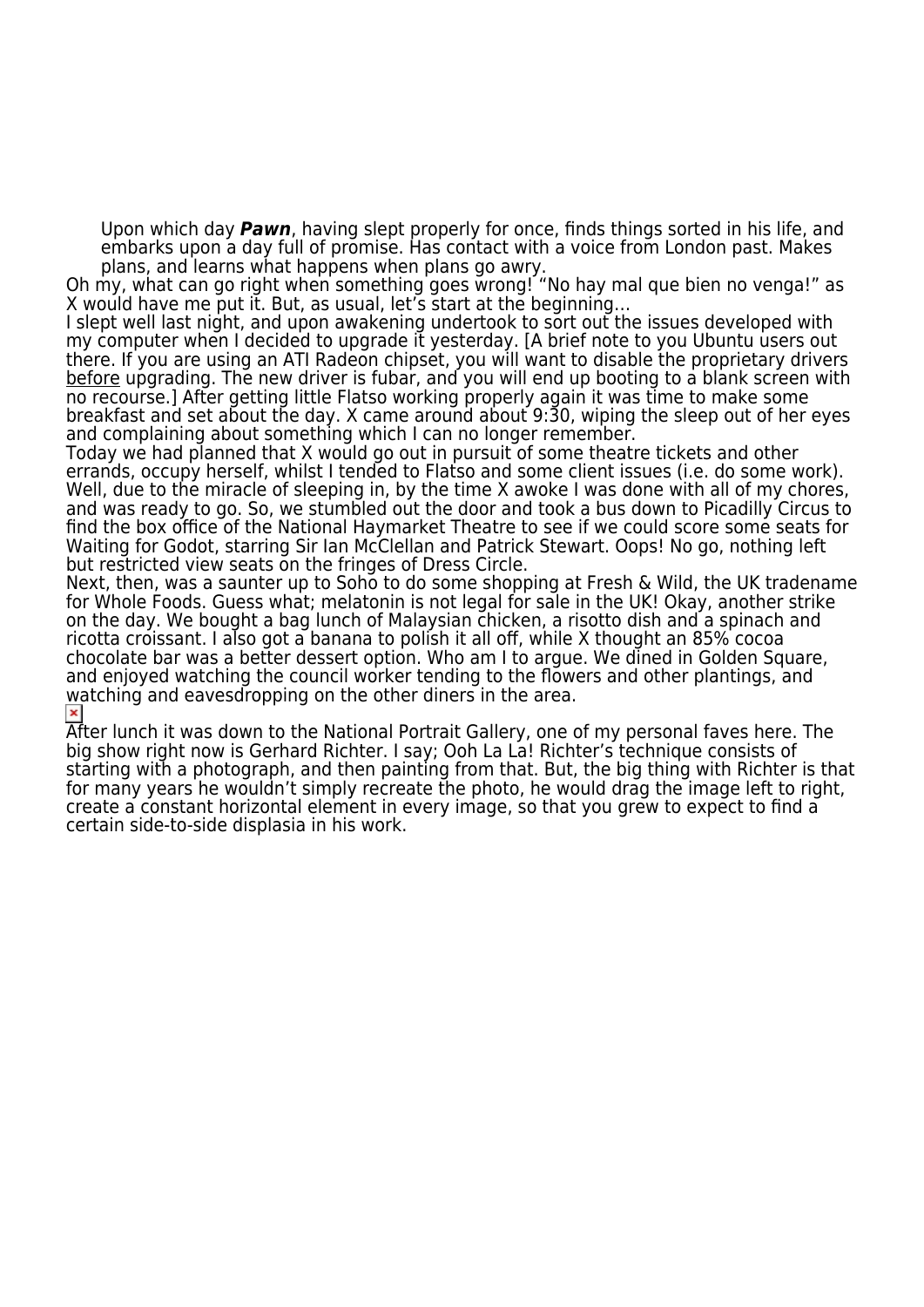

*Pawn* is particularly taken with Ema, "Nude on a staircase":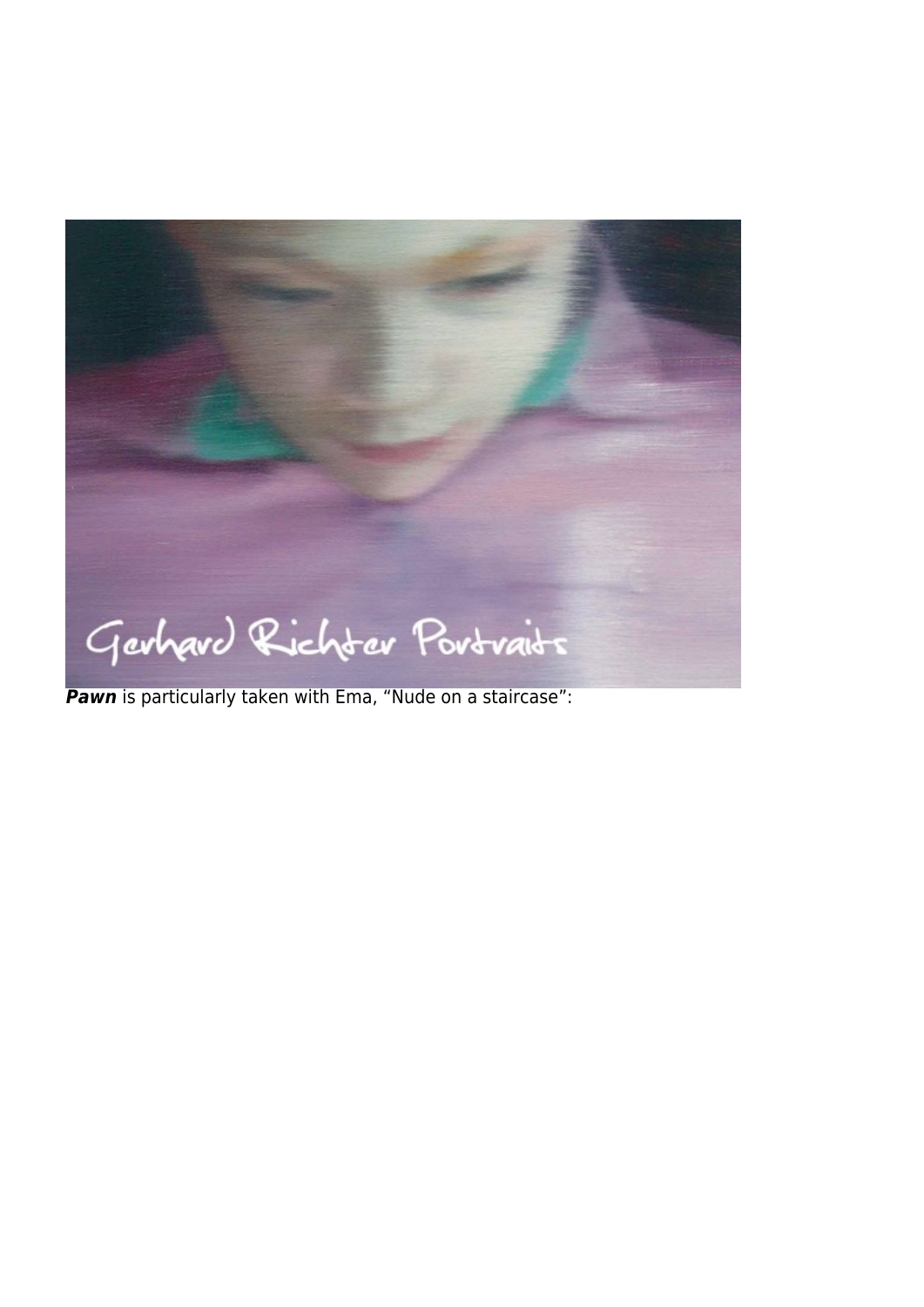

But, he could also produce works so perfect that you would be hard pressed not to simply see them as photos, such as Lesende [the reader]:



Or his iconic portrait of Gilbert and George: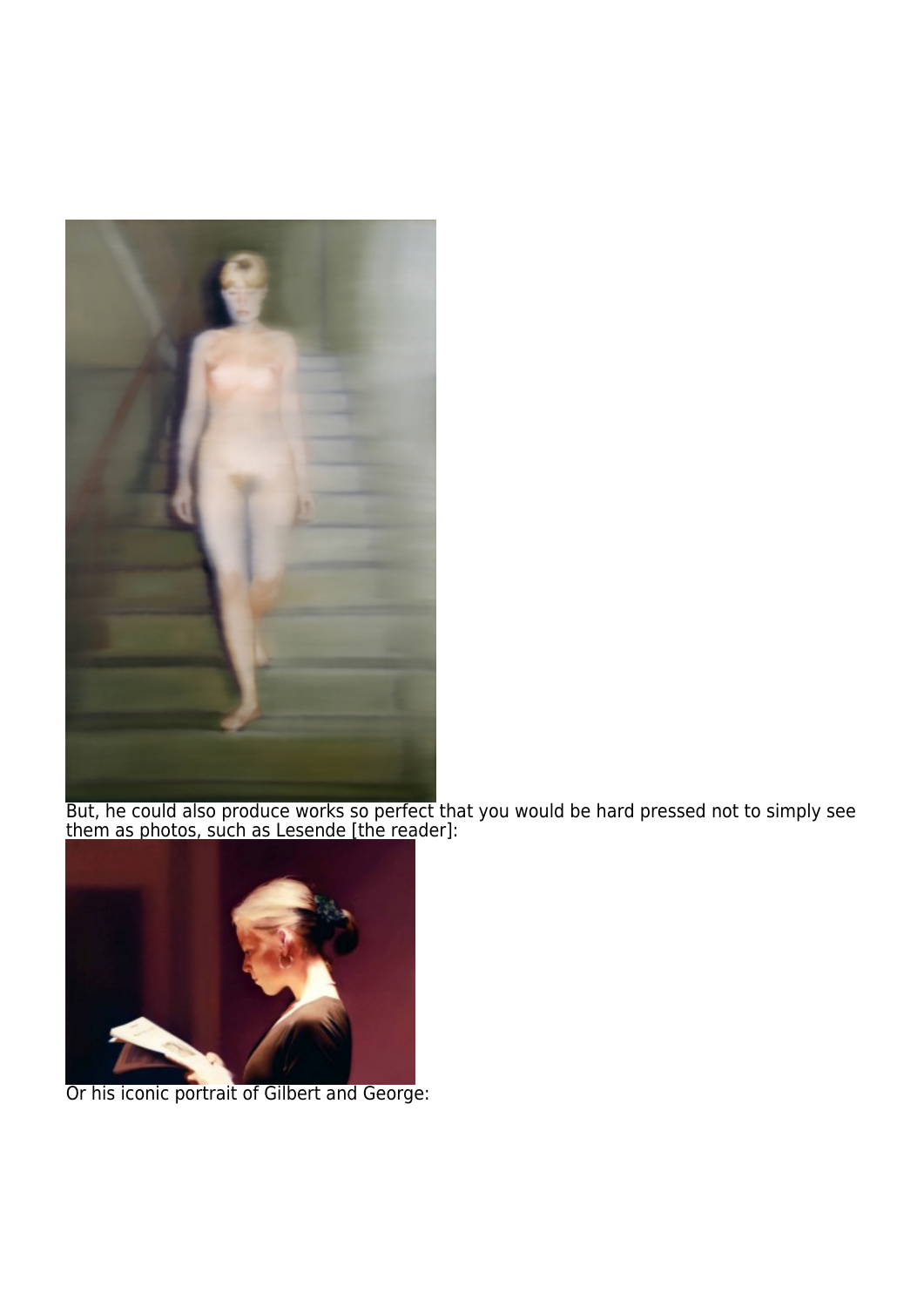

Richter's work is otherworldly in that what he sees, and by dint of that, what we are asked to see, is not something which exists. No, his portraits are a very personal experience, and very iconagraphic. In the entry to the wing of the portrait gallery housing this exhibit we walk past a stairway, above which, in the wedge shaped space defined as that space above the stairs and up to the ceiling, we see 48 photographic portraits by Richter of various statesmen. This installation is in direct contradiction to what we find in the exhibit, in that these are straight photography, whereas the exhibit focuses on his oil on canvas interpretations of his photographs. It is as though the National Portrait Gallery is trying to remind us that no matter what the media, it all begins with portraiture. In this, they are right, and right, again, to remind us thus.

After a jaunt thru the gift store we launch ourselves towards the theatre for this afternoon's performance of Madame de Sade, staring Lady Judie Dench. Oops! That is tomorrow afternoon, not today! Suddenly we have our entire afternoon open. Suddenly we are accidental tourists. We walk down to the London Eye and book ourselves a River Cruise (see photos: [http://www.fortunespawn.com/gallery/main.php?g2\\_itemId=4906\)](https://www.fortunespawn.com/gallery/main.php?g2_itemId=4906) and a "flight" on the London Eye. Well, we are just tourists for the next two hours, a very different experience for me, but a thoroughly enjoyable one. Please look at the photos before you condemn me for this indulgence.

After the Eye we descend into Southwark to find some din-din. X spots a Spanish Tapas restaurant, Meson don Felipe, and we go for it. OMG! What a great dinner! We order a bottle of Reserva Riojas and settle in for prawns in oil and garlic (two orders), artichoke hearts salad, pork meatballs in tomato sauce, bread with tomato and garlic puree, mushroom caps stuffed with chorizo… Ooh la la! We have struck gold here! To top it all off, the waitress, with whom X tried to negotiate some raw eyes (a linguistic disaster), had the most beautifully sculpted arms. To watch her serve was to watch a classical sculpture dance! A long walk back to the southern embankment left us plenty of time to prepare for the show. A Along the way we stopped in at the Young Vic and booked a couple of seats for Pictures at an Exhibition on Friday night, this is not straight classics but a cutting edge dance performance. A I can't wait. A Meanwhile, I noticed a package of Party Ring biscuits (cookies) behind the counter. A I don't even know from whence it came, but a tribal, an essentail spirit rose in me and made me say, "I haven't had a party ring in many years. A We used to eat those when I was a kid."A "Would you like one?" asked the oh too helpful clerk.A "Oh yes I would" I replied. A Oh, it was exactly as I remembered it, though I don't actually remember